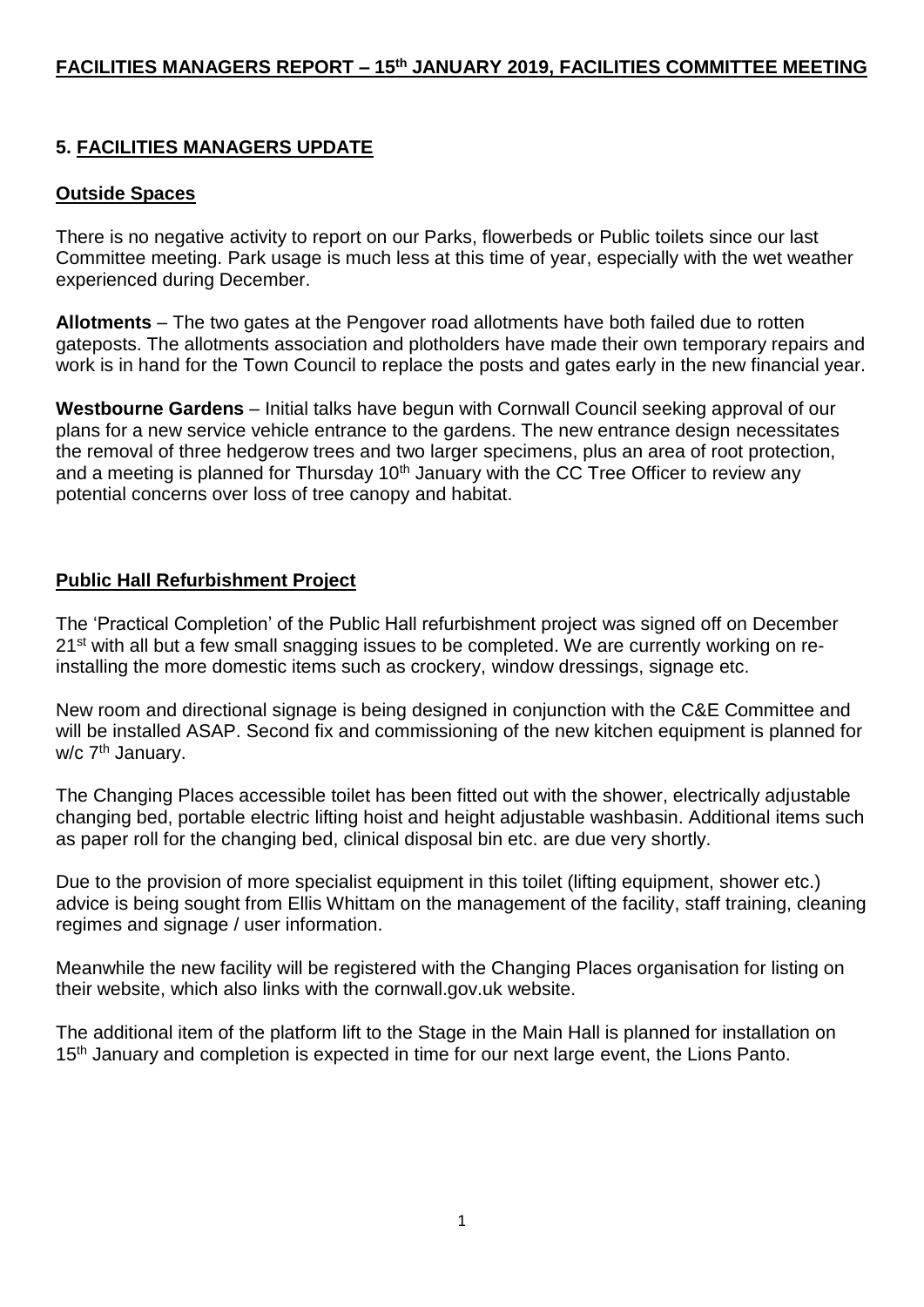# **Guildhall**

Progress on the issuing of two lease renewal notices at the Guildhall has been protracted but is expected to be transferred from the Truro branch to the Liskeard branch of the Town Councils' solicitors very shortly, when the new leases can then be completed more swiftly.

The tenant of Shop Unit 3 has given notice to quit as they are expanding into larger premises within the Town. We are currently in negotiation with a potential new tenant for that shop unit.

## **7. Fees and Charges**

**(A) Public Hall Complex room hire charges** – The Public Hall room hire charges have not increased for over two years. Our overheads such as heat, light, power and wages have all increased substantially in that time and it is felt that given the considerable investment from the recent refurbishment, which has added important enhancements to the facilities we offer, and the decision not to opt to tax (VAT), an increase in our charges is now fully justifiable. The current charges for ancillary items such as flip chart hire are considered sufficient at this time although some items such as the PRS fee do require consideration. Any percentage price increase should be rounded and applied to sensible price points. The draft Facilities budget for 2019/20 has been constructed using a 5% price increase.

**RECOMMENDATION: That the Committee APPROVES a 5% price increase to all Public Hall room hire fees, effective from April 1st 2019, as proposed in the draft 2019/20 Facilities budget.**

**(B) Cornwall Council discounted hire fees** – Room bookings by Cornwall Council currently attract a 25% discount on our standard commercial booking charges. I understand this was originally from a reciprocal arrangement whereby the Town Council also enjoyed additional benefits from Cornwall Council, which now no longer exist.

**RECOMMENDATION: That the Committee APPROVES the removal of the 25% discount applied to Cornwall Council bookings of the Public Hall facilities, with all future bookings from April 1st 2019 to be at the standard commercial rates prevailing at that time.**

**(C) Allotment rents and charges** – Our current allotment rents vary between £15 and £30 depending on plot size. A limited survey of local commercial allotment providers, plus Town and Parish Councils, gives a range of £12 to £80 per year. The lower amount by Parish councils and the higher by commercial and larger Town Councils. Our current rents and water charges receivable largely break even against our costs for hedge trimming, general maintenance and water supply costs. Although unplanned repairs and maintenance costs are generally minimal for the allotment sites any substantial repairs or renewals, such as the new gates at Pengover road, incur a net cost to the Town Council.

**RECOMMENDATION: That the Committee DISCUSSES AND CONSIDERS the need and degree of any rent increases at the Pengover Road and Lake Lane allotment sites.**